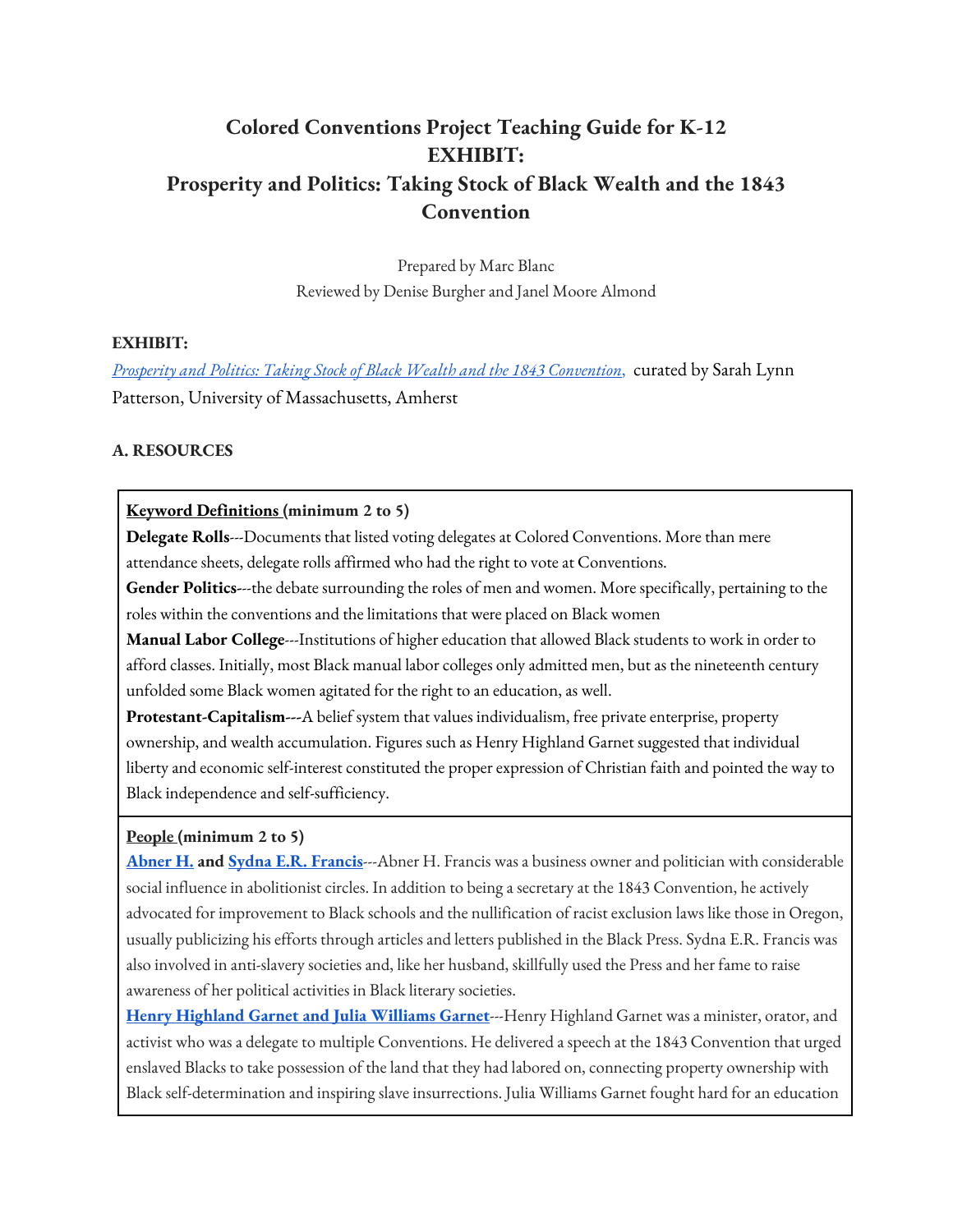and became a teacher. She was active in the Boston Female Anti-Slavery Society, directed an industrial school for women in Jamaica, and was a delegate to Colored Conventions. She collaborated with her husband Henry in writing his speeches.

**Elizabeth and James Gloucester**--- Elizabeth Gloucester was an entrepreneur who owned multiple clothing and furniture stores and other real estate. Thanks to her business and financial acumen, she rose from domestic laborer to one of the wealthiest Black women in the U.S. She and her husband, Rev. James Gloucester, used their wealth and social connections to support abolitionism and Black gathering spaces such as the Siloam Presbyrtarian Church in Brooklyn, New York.

**Sarah Marinda Loguen-Fraser**---Loguen-Fraser was the first woman ever to earn an M.D. from Syracuse University and was one of the first Black female physicians in the United States. She had her own private practice in the U.S. as well as in Puerto Plata, Dominican Republic, where she and her husband, Charles, became prominent citizens of the D.R. thanks to Loguen-Fraser's practice and her husband's pharmacy and plantation.

**Charles Bennett Ray**---Charles Bennett Ray was a minister, Underground Railroad agent, and active supporter of numerous abolitionist and fugitive slave organizations. He is probably best known for his work in journalism, as he was proprietor and editor for Black newspapers, including *The Colored American*.

# **Places (minimum 2 to 5)**

**Buffalo, New York**---location of 1843 convention

**Prudence Crandall School for Negro Girls, Connecticut and Canaan Academy, New Hampshire**--- Julia Williams Garnet received her education at these schools. Although Canaan Academy was interracial, both schools fell victim to white mob violence, forcing her to transfer. She met her husband, Henry Highland Garnet, at Canaan Academy.

Puerto Plata, Dominican Republic---Sara Marinda Loguen-Fraser established a private practice here, where she became a prominent and respected physician and citizen thanks to her humanitarian efforts to provide free healthcare for Dominicans.

**Remsen House, Brooklyn, NY**---Boarding house owned by Elizabeth Gloucester. It was her main source of income and the site where she led numerous fundraising efforts for abolitionist and other social justice causes. **Siloam Presbytarian Church, Brooklyn, NY**---Church of James Gloucester, whose father had founded the first Presbyrtarian Church in the United States. It is still active today.

# **Key Texts (minimum 2 to 5)**

**"An Address to the Slaves of the United States" by Henry Highland Garnet**---Delivered at the 1843 Convention. Garnet urged enslaved Blacks to take possession of the land that they had labored on, connecting property ownership with Black self-determination and inspiring slave insurrections.

**News Coverage of 1843 Colored Convention in the Black and Abolitionist Press**---Black and abolitionist newspapers printed notices and commentaries about the 1843 Convention. As the 25 August article in *The Liberator* shows, reception of local conventions was not always enthusiastic: "A Convention like that proposed to be held in Buffalo the present month, is not necessary …"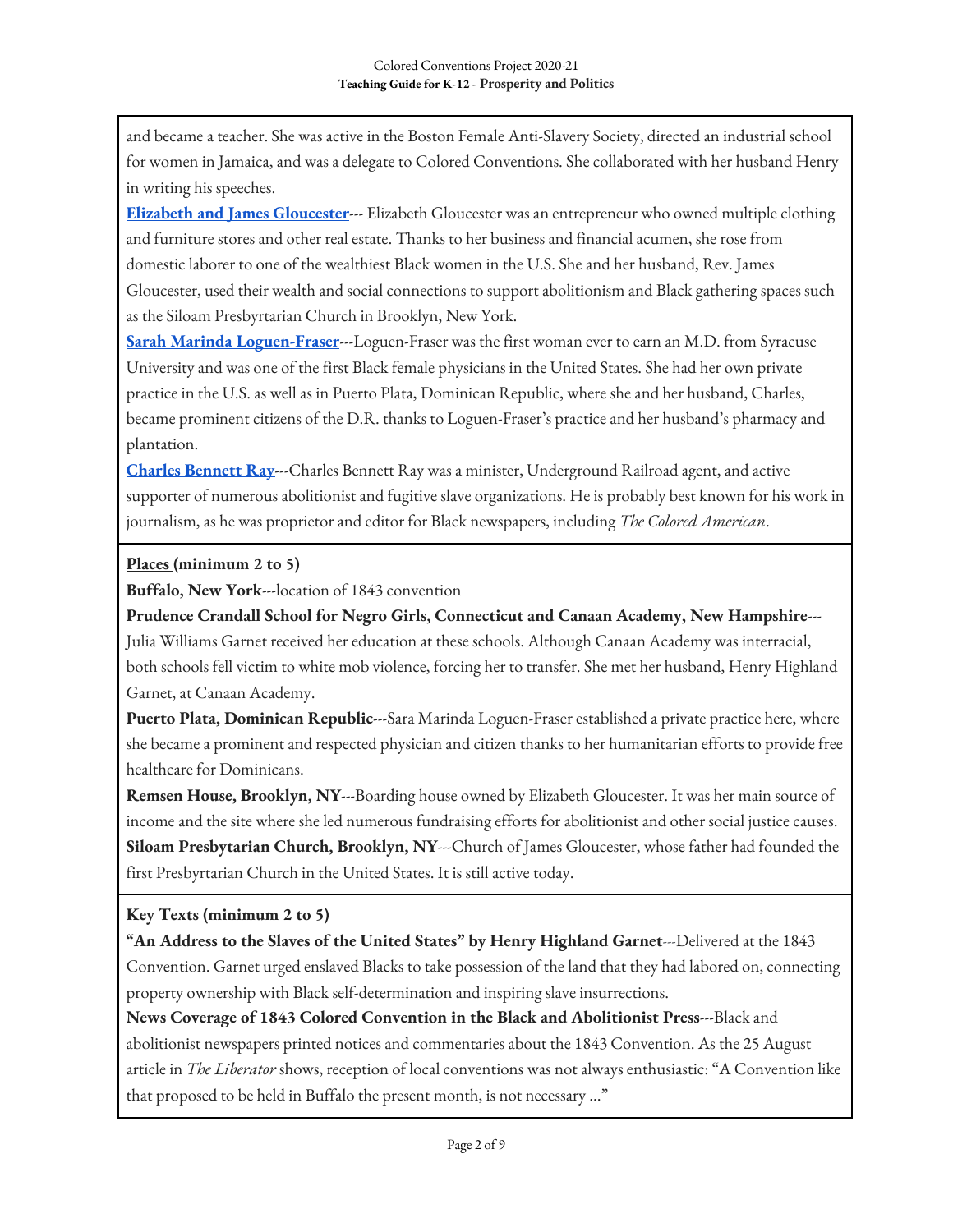*Sketch of the Life of Rev. Charles B. Ray* **by H. Cordelia Ray and Florence Ray (1887)**---Biography of Ray's life, written by two of his daughters.

# **Predominant Themes (minimum 2 to 5)**

**Higher education**---CC delegates recognized that higher education was key to growing Black wealth and selfsufficiency. Resolutions at the 1831 and 1853 conventions enabled the foundation of manual labor colleges. The 1831 resolution, however, was only for a men's college, causing the 1853 resolution to stipulate that both men and women had the right to an education at the college.

**Debates in the Black Press**---Black and abolitionist newspapers ran news coverage of the 1843 convention. However, commentaries on the Colored Conventions that appeared in the papers were not always positive, as we see in the 25 August article in *The Liberator*. The diversity of opinions in the Black Press demonstrates that Black opinions perspectives were never monolithic and that the Black Press was committed to the free exchange of ideas and arguments.

**Black Business and Property Ownership**---All of the people in this exhibit owned businesses or their own property. The wealth and independence created by property ownership allowed them to be influential activists in abolitionism, Black education, and healthcare. Henry Highland Garnet argued that Black property ownership, enterprise, and free trade empowered the entire race and would liberate Black people from white supremacist oppression.

# **Organizations & Associations (minimum 2 to 5)**

**African Civilization Society**---Henry Highland Garnet founded the African Civilization Society in 1858 for the purpose of exporting capitalist economics to Africa in order to break the United States' use of slave labor to produce commodities like cotton. A free trade relationship between the U.S. and a capitalist Africa, Garnet believed, would present the U.S. economy with an alternative to slave labor and spread wealth to Africans as well as Black Americans.

**Boston Female Anti-Slavery Society**---Abolitionist organization of women who argued that slavery was incompatible with Christianity. Julia Williams Garnet was a member.

**Iron Chest Company**---A Black-owned real estate firm established in 1839. Exemplified successful Black business and property ownership in the antebellum U.S.

**Ladies' Literary and Progressive Improvement Society of Buffalo**---An organization for Black women to study and discuss literature, art, and ideas aimed at social reform and personal development. Sydna H. Francis was its president.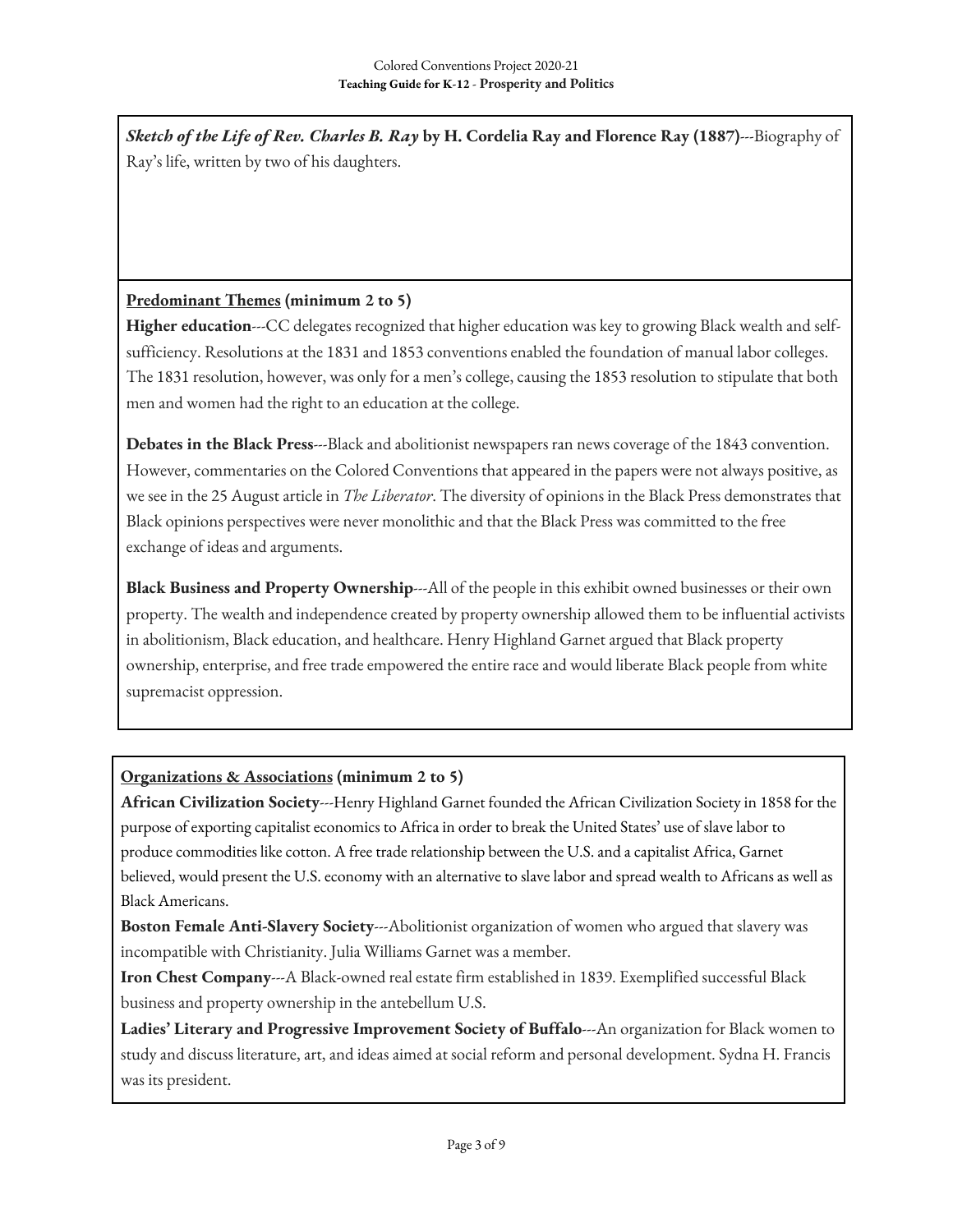### **Points of Interactivity**

| <b>Exhibit Page Name + Link</b> | Data Visualization Name      | <b>Visualization Type</b>     |
|---------------------------------|------------------------------|-------------------------------|
| <b>Roll of Delegates</b>        | Rates of Delegate Attendance | Graph                         |
| Henry Highland Garnet           | Garnet's Travels             | Interactive and annotated map |

# **Further Reading on the Stills and the Haydens The Legacy of Henry Highland Garnet (Kent Country History)**

**Overlooked No More: Elizabeth A. Gloucester, "Richest" Black Woman and Ally of John Brown (New York Times)**

# **Sarah Loguen-Fraser MD (Upstate Medical University)**

**Abner Hunt "A.H. Francis" (ca. 1812-1872) and Isaac "I.B." Francis (1798-1856) (Oregon Encyclopedia)**

# **B. METHODS**

To successfully teach these exhibits we strongly encourage teachers to explicitly teach the following methods used to tell more complete stories of African American, African Diaspora history and American:

# **Historiography**

1. **What is historiography?**

*Historiography can be understood as the history of history. A historiographical piece or essay discusses how history has been written over time and tracks the debates historians grappled with in a certain field. (Included is a link to video by Study.com; the first two [2] minutes of the video are free.)*

- **2. How can students practice historiography as they study this exhibit?**
- **3. How does historiography get written? Who gets to write history?** *Suggested Exercise: Have students discuss the historiographical contributions of each exhibit.*

# **Primary Documents**

- **1. What are primary documents?**
- **2. How do we research and analyze primary documents?**
- **3. Is there a tool that we can use to help us think about primary documents?**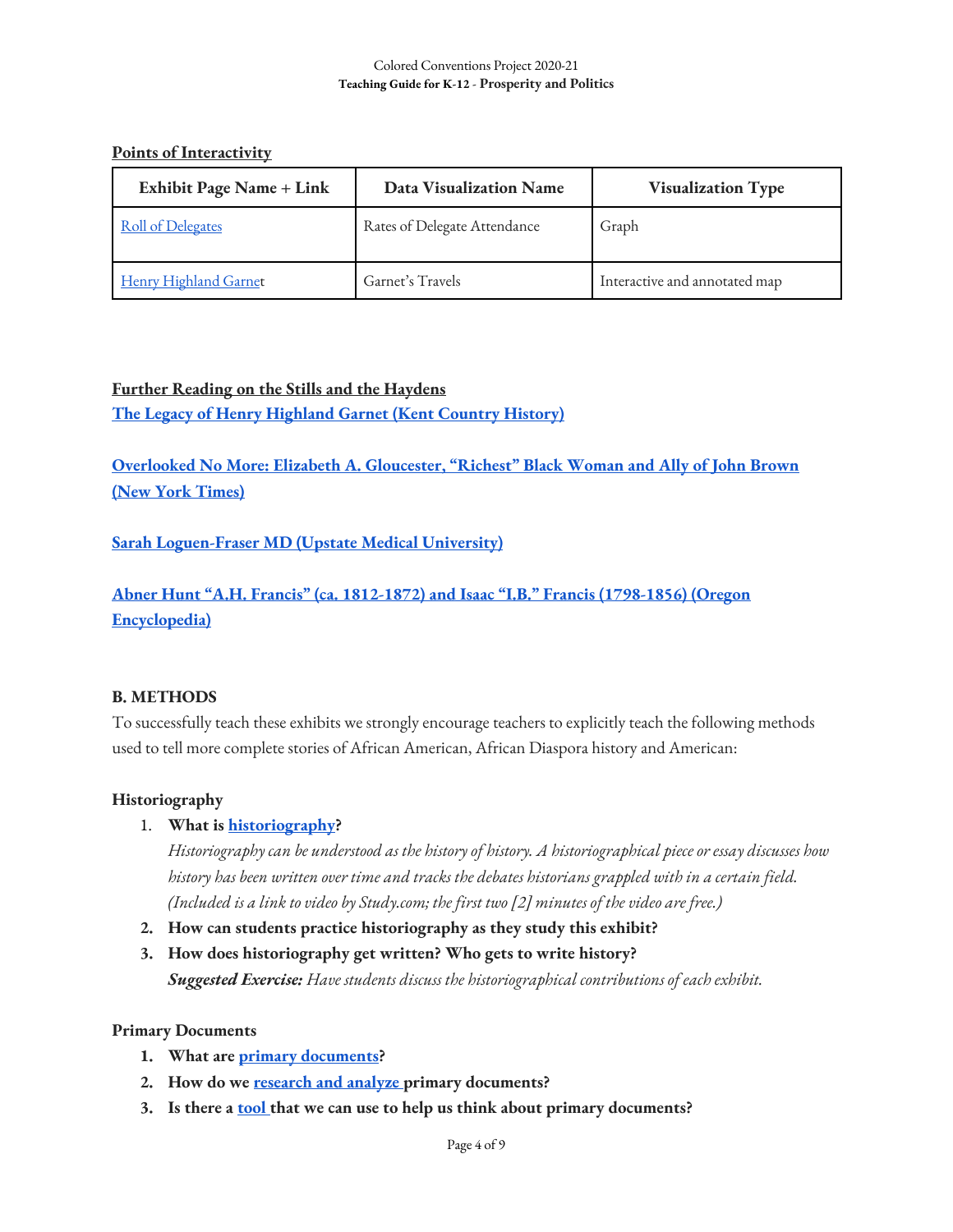### **4. What is the proper MLA citation practice for primary documents?**

*Suggested Exercise: Students must locate, review and use the following primary documents:*

● *Refer to the News Coverage section of the exhibit for resources.* 

### **Data Visualization**

### **1. What is data visualization?**

*The act of showing data (information) using images such as pictures, maps, graphs, drawings. This infographic is a good example. (Source: Simon Rogers. The Guardian newspaper, International Edition. Friday, March 7th, 2014)*

**2. What does digital data visualization allow you to see and analyze differently than data presented in textbooks?**

*Suggested Exercise: Have students choose one data visualization in the exhibit and narrate the story it tells.*

#### **Attribution and Citation**

- **1. Why is it important to cite sources?**
- **2. What information does citation communicate?**

*Suggested Exercise: Students will learn to accurately and appropriately cite this exhibit and the works referenced within, including:* 

- **Primary documents** within the exhibit *(eg. News Coverage of the 1843 Convention)*
- **Tables and Maps** within the exhibit*(eg. Maps and graphs written by the creator of the exhibit).*

# **C. COMPREHENSION QUESTIONS**

#### **1. What is the argument or main idea of the exhibit?**

The main idea of *Prosperity and Politics: Taking Stock of Black Wealth and the 1843 Convention* is that professional advancement via education and property ownership was a salient concern of the Colored Conventions. Despite steep obstacles, some Black women became successful business owners. Other figures like Henry Highland Garnet explicitly connected property ownership and business success to the advance of all African Americans.

# **2. Who are the subjects of the exhibit?**

Black business owners like Elizabeth Gloucester, Sara Loguen-Fraser, and Abner and Sydna Francis; public literary/political figures including Henry Highland Garnet and Charles Bennet Ray.

### **3. What are the topics of the exhibit?**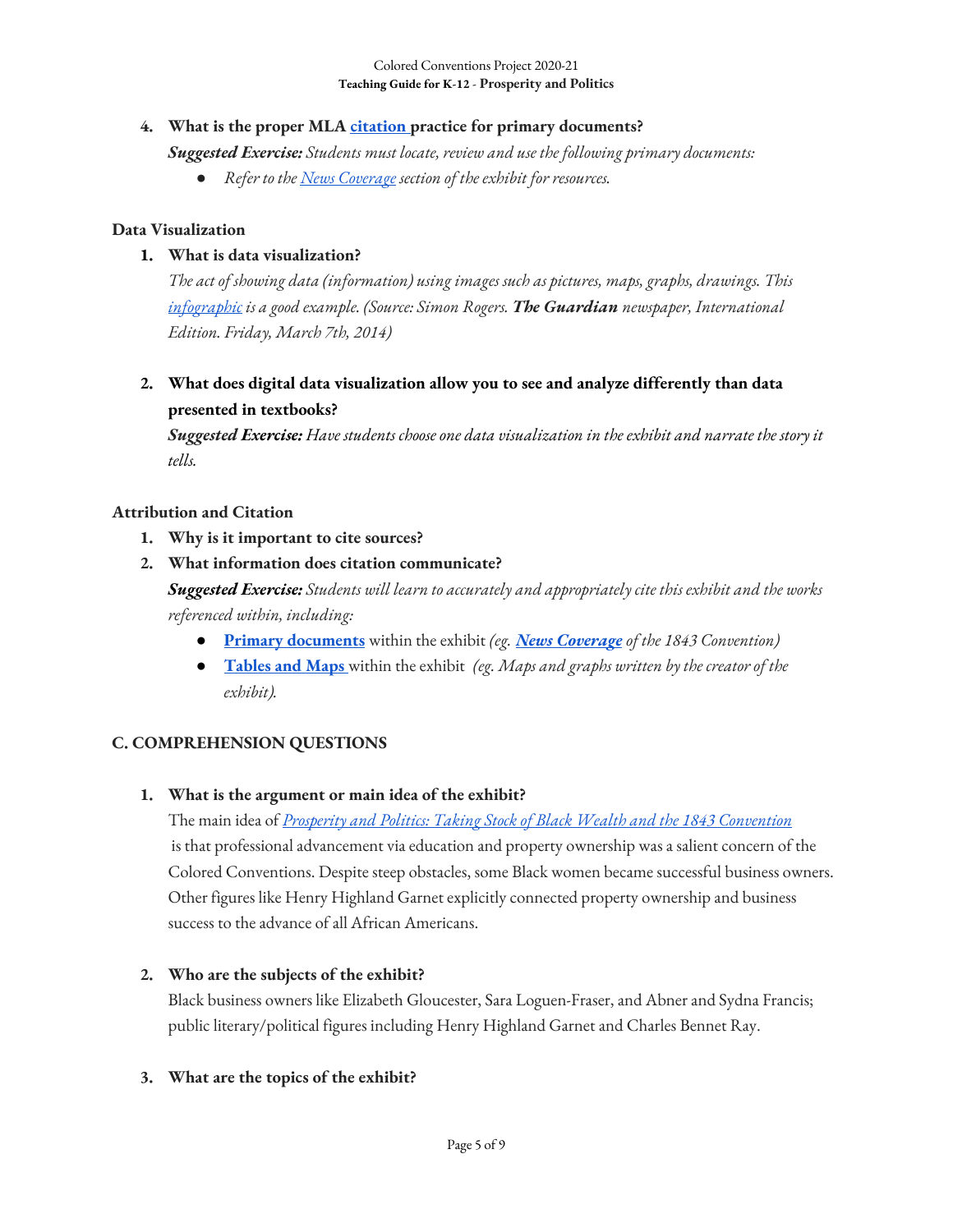The exhibit explores: Black business ownership and philanthropy, literary societies and abolitionist organizations, higher education and women's rights.

# **4. What is the timeline of the exhibit?**

Roughly 1831-1853. 1831 marks the first proposal for a manual labor college at that year's Colored Convention, and 1853 marks the shift of extending this education to women. The 1843 convention is the centerpiece of the exhibit.

# **5. What are the major events of the exhibit?**

The Colored Conventions of 1831, 1843, and 1853; the deliverance of Garnet's "Address to the Slaves of the United States"; the establishment of manual labor colleges.

# **6. Where do these major events take place**?

These events take place in Buffalo, NY, Brooklyn, NY, and Puerto Plata, Dominican Republic.

# **7. What are other places/things of significance discussed in this exhibit?**

Who was allowed to vote at Colored Conventions/procedures for unelected delegates or participants from areas without representation at the conventions/ exclusion of women in intellectual spaces/Black philanthropy, wealth, and entrepreneurship

# **D. QUESTIONS FOR ANALYSIS**

# **8. Now that you have learned more about these events, why does this exhibit matter?**

Despite deep structural barriers and historical erasure, African Americans did own property before the Civil War, and some of these property owners became wealthy business people and successful professionals. At the same time, the graphs and tables pulled from the Committee Upon the Condition of the Colored People's research demonstrates the deep disparity between Black and white wealth in that era, a disparity that persists today.

# **9. Why do these events matter?**

These events matter because their existence counters conventional narratives that have proliferated about African Americans. Contrary to the popular image of universal destitution, some Black Americans were able to secure wealth and own businesses. These events also provide insight into the economic philosophies in circulation among Colored Conventions delegates and other Black thinkers in the antebellum era, in particular the belief of some in free market capitalism. More interestingly, they point to the deep structural barriers and impediments to the creation and sustaining of Black Wealth in the United States.

# **E. SPECIFIC QUESTIONS**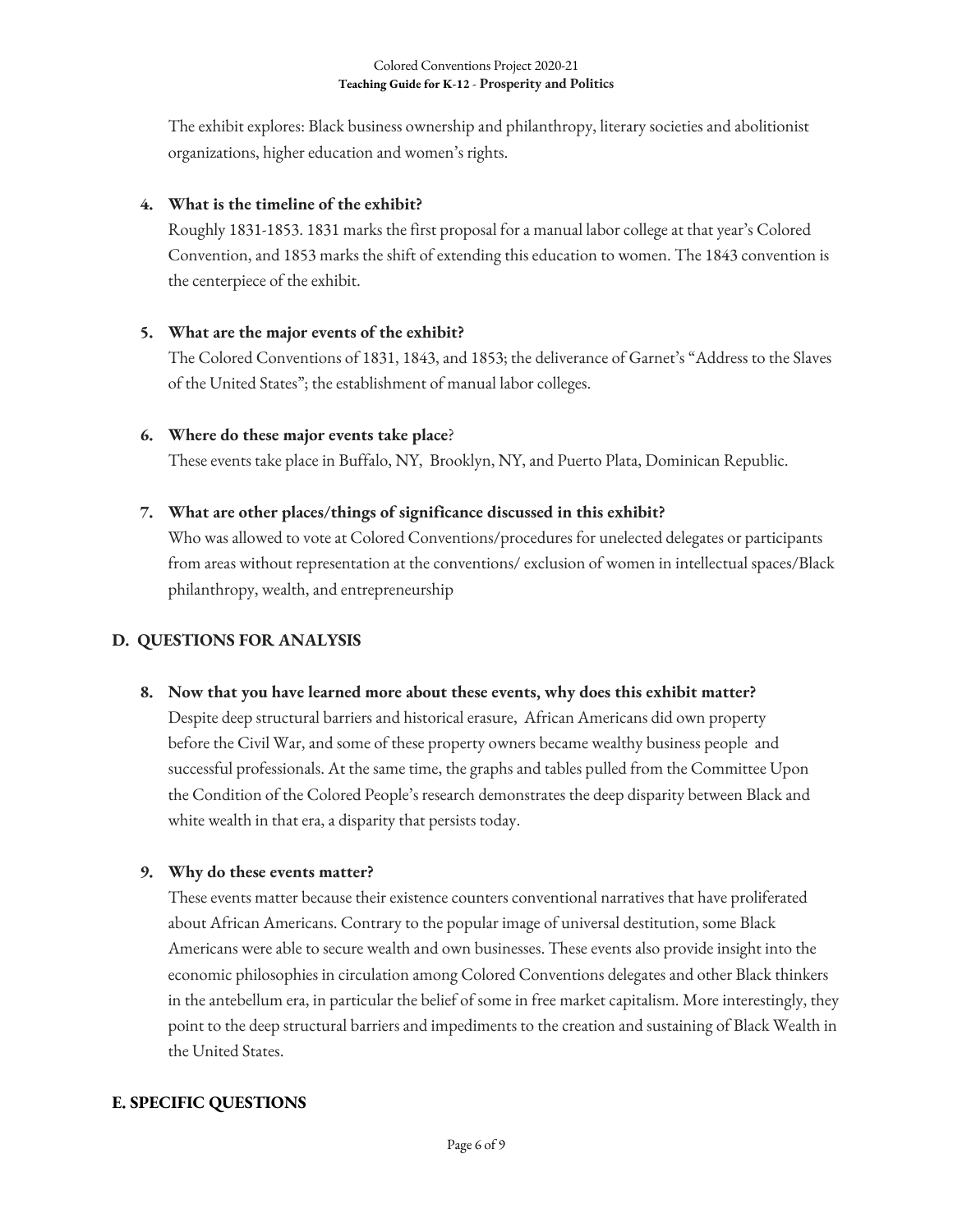The prompts below in purple are from the Exhibit, *Prosperity and Politics: Taking Stock of Black Wealth and the 1843 Convention*.

### **1. How does this exhibit help fill gaps in the following?**

- Black women's contributions and political engagement
- Documentation of Black history
- The Colored Conventions movement

#### **2. How does this exhibit create a richer context for the following?**

- Black political practice
- The Black Press
- Black intra-community dynamics
- Black wealth and entrepreneurship
- Black Philanthropy
- The Underground Railroad

### **3. How does this exhibit address or intervene in the historiography of the following themes?**

- Women's participation in the Colored Conventions movement
- Black business and property ownership
- The influence of Protestant-capitalism in movements for Black advancement and social reform

#### **F. REFLECTION QUESTIONS**

- **1. What stood out for you the most in reviewing and studying this exhibit?**
- **2. What did you find most exciting about what you learned from this exhibit?**
- **3. Why does this exhibit matter?**
- **4. How does this information connect to the racial wealth disparity that exists in the United States today?**

#### **G. STANDARDS**

**Standards are taken from the Common Core State Standards for Literacy in History/Social Studies and Writing in grades 11 and 12. Note:** *Teachers should use these standards as a guide and align their lessons with the specific standards for their individual state.* 

#### **Key Ideas and Details:**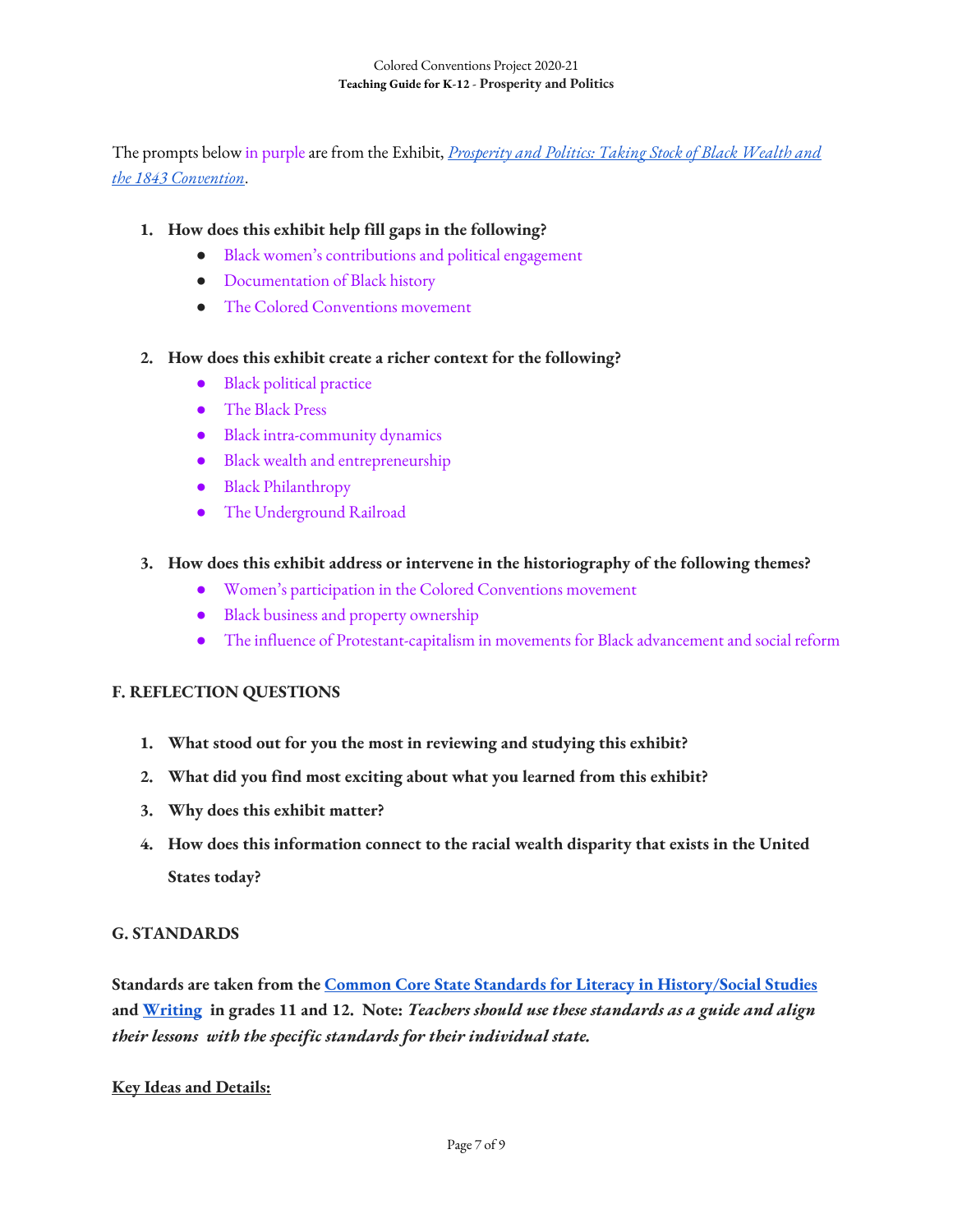# **CCSS.ELA-LITERACY.RH.11-12.1**

Cite specific textual evidence to support analysis of primary and secondary sources, connecting insights gained from specific details to an understanding of the text as a whole.

# **CCSS.ELA-LITERACY.RH.11-12.2**

Determine the central ideas or information of a primary or secondary source; provide an accurate summary that makes clear the relationships among the key details and ideas.

# **CCSS.ELA-LITERACY.RH.11-12.3**

Evaluate various explanations for actions or events and determine which explanation best accords with textual evidence, acknowledging where the text leaves matters uncertain.

# **Craft and Structure:**

# **CCSS.ELA-LITERACY.RH.11-12.4**

Determine the meaning of words and phrases as they are used in a text, including analyzing how an author uses and refines the meaning of a key term over the course of a text.

# **CCSS.ELA-LITERACY.RH.11-12.5**

Analyze in detail how a complex primary source is structured, including how key sentences, paragraphs, and larger portions of the text contribute to the whole.

# **CCSS.ELA-LITERACY.RH.11-12.6**

Evaluate authors' differing points of view on the same historical event or issue by assessing the authors' claims, reasoning, and evidence.

# **Integration of Knowledge and Ideas:**

# **CCSS.ELA-LITERACY.RH.11-12.7**

Integrate and evaluate multiple sources of information presented in diverse formats and media (e.g., visually, quantitatively, as well as in words) in order to address a question or solve a problem.

# **CCSS.ELA-LITERACY.RH.11-12.8**

Evaluate an author's premises, claims, and evidence by corroborating or challenging them with other information.

# **CCSS.ELA-LITERACY.RH.11-12.9**

Integrate information from diverse sources, both primary and secondary, into a coherent understanding of an idea or event, noting discrepancies among sources.

# **Research to Build and Present Knowledge**